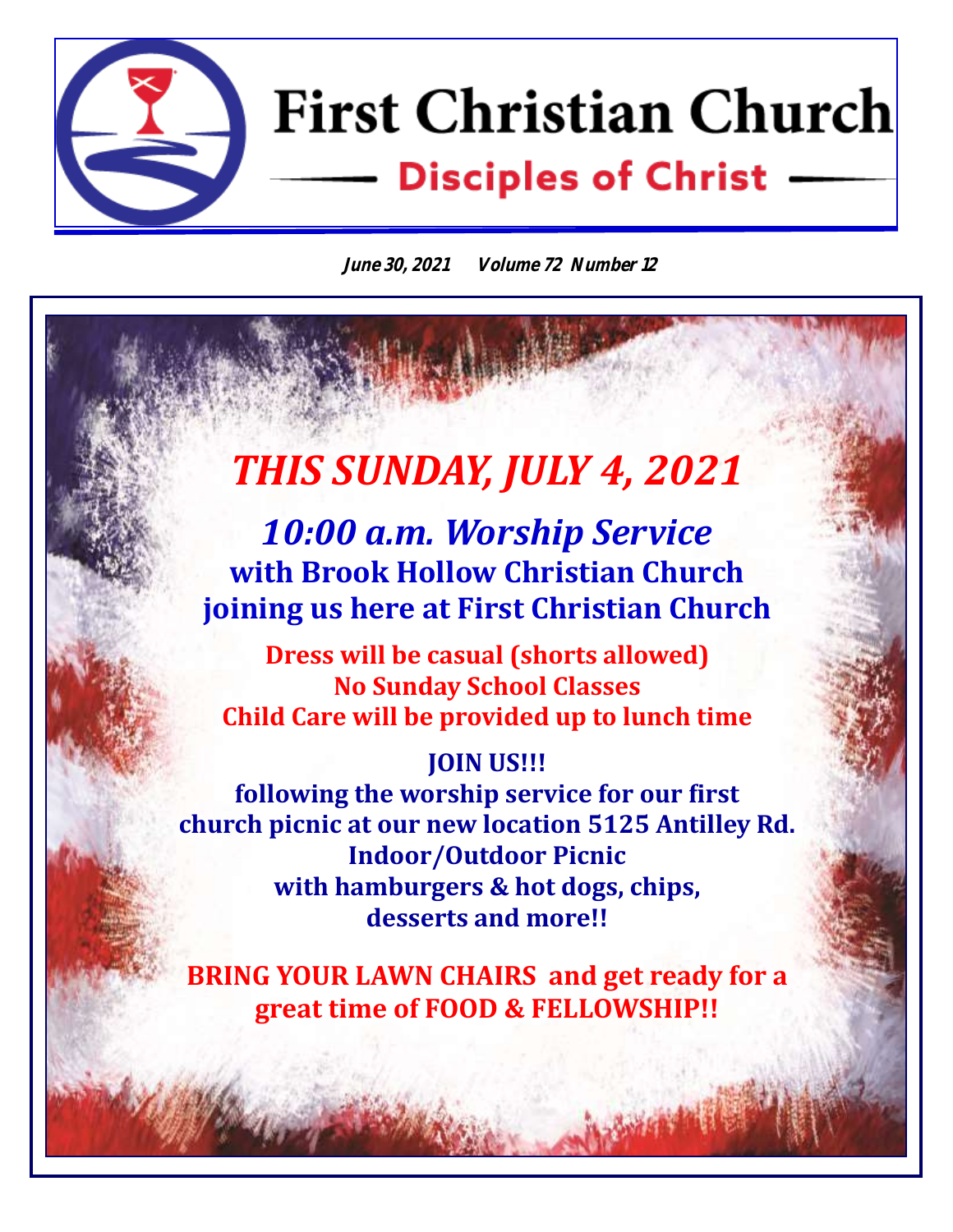

Summer has arrived!!! With Summer comes a multitude of activities and busyness. I am also reminded that it can also be a time of rest and reflection. After the journey that FCC has been on, it would be easy to take a break. Breaks and reflection are needed, in order, to see the vision of what lies ahead. I believe that God has a great future ahead for First Christian Church. Let me reflect on what I have seen and experienced the short time I have been your Pastor:

- 1. Renewed worship services on Sunday Mornings which are currently averaging approximately 65 people.
- 2. Renewed Sunday School services with new young adult class being added.
- 3. Renewed meetings of Youth on Wednesday nights and don't forget a great youth camp experience.
- 4. Renewed meeting of Mosaic on Sunday Evenings.
- 5. Renewed Music Ministry with the addition of Ricky Barringer and the re-start of Choir.
- 6. Renewed Children's Ministry with the addition of Cindy Brown VBS is coming up too!!!
- 7. Renewed Children Come First, as a ton of hard work seems to be coming together at the House, so opening can happen this fall.
- 8. Renewed financial blessings as the Buffalo Gap property has been sold, and the church will no longer be in debt.
- 9. A spirited people committed to the love of God, people, and their church.

But most of all I sense a renewed spirit and excitement about just "Being the Church" God has called us to be. Yes, God has a future for FCC. Yes, God has a future for you. Yes, God has a future for me.

God knows what that future will be. It could be many things. Let us all be praying for discernment of God's will. Let us pray about future steps that might be taken. Please pray for the following which might be part of God's plan:

- A. New ministry opportunities that will help us reach into our neighborhood.
- B. That God would send new people that can become part of our FCC family.
- C. Next steps needed to prepare for growth
	- 1. Additional Sunday Morning service to help make room for more people (possibly starting in October)
	- 2. Long-range site development plans -- property development/new building to meet space needs/etc.
	- 3. Service and leadership opportunities -- that new people would be willing to help in leadership roles
	- 4. Mindset/vision changes -- that the FCC vision for the future would not be limited to the

 "Box of it's past" -- or that we would be open to new things and new ways of doing those things.

Yes, Summer is a busy time. Let it be a time of renewed commitment to this "JOURNEY OF FAITH" which God had placed us all on here at First Christian Church--the church that loves people.

Love you.

Pastor Greg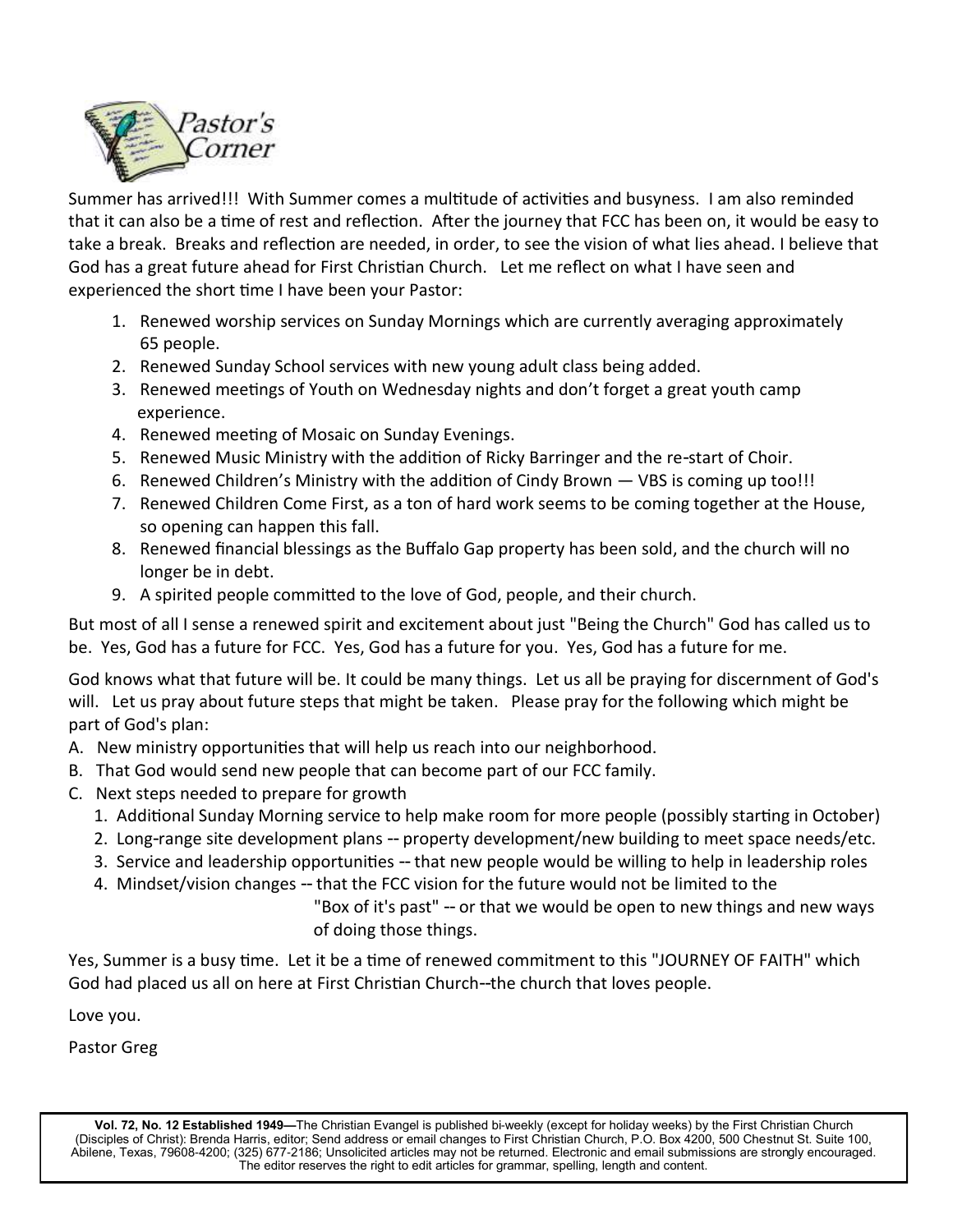### **FUNTIMERS**

**We will NOT be having Funtimers Game Day this Thursday, July 1st.** We will resume our Game Day next Thursday, July 8 at 1:00 p.m.



**Nominating Committee for 2022:** Michelle McCrory, Judi Chaney, Nikki Thrasher, Randy Spiva & Ricky Barringer

First Christian Church Abilene is receiving nominees for new Deacons, Elders and Trustee. If you would like to serve, or would like to nominate someone, please let someone know who is on the Nominating Committee.

# **Enterprise Building** KFYS

**The lease on the space that First Christian Church leased at the Enterprise Building is going to be up soon! We are needing all KEYS and KEY** 

**CARDS to the Enterprise Building to be turned back to the church office as soon as possible.**

| First Christian Church - Abilene<br>Offering & Budget Report |              |              |
|--------------------------------------------------------------|--------------|--------------|
| Week Ending June 20, 2021                                    |              | 2,433.45     |
| Week Ending: June 27, 2021                                   | $\mathbb{S}$ | 3,614.00     |
| This Month To Date: June, 2021                               |              | \$14,338.10  |
| Year to Date Offerings:                                      |              | \$131,522.93 |

# *PRAYER CONCERNS*

- **\* Brittney Barringer and family, Brittney's grandfather passed away this week.**
- **\* Kaye Carter,** health concerns, Sindi Whitworth's mom
- **\* Kathryn Petershagen,** health concerns**,** mom of Sarah Christopher
- **\* Bob Milstead, Jr.,** health concerns, son of Bob & Jane Milstead
- **\* Dusty Green,** husband of Gloria Green
- \* **Sandy Clay &Jill Powell,** sisters-in-law of Cathy Clay
- **\* Home Centered Members & Friends \* Our Military Families & Friends**

FYI **B.O.B.S.** (Breakfast On Beech Street) **will be starting back with phase 1 on Mon., July 19th.**

The **B.O.B.S teams** from First Christian Church are needing Volunteers to come in every Monday afternoon to prepare sacks that are to be handed out on Tuesday mornings. If you can be a volunteer and help prepare the sacks, please call Jane Hurley at 325-660-1265.



- **8th Mona Smith & Sindi Whitworth**
- **9th Doug Paxton**
- **14th Lesle Paxton & Gabe Stokes**
- **15th Natallie Stewart**
- **20th Brighton Stewart**
- **25th Gracie Rodriquez**
- **30th Braedyn Beal**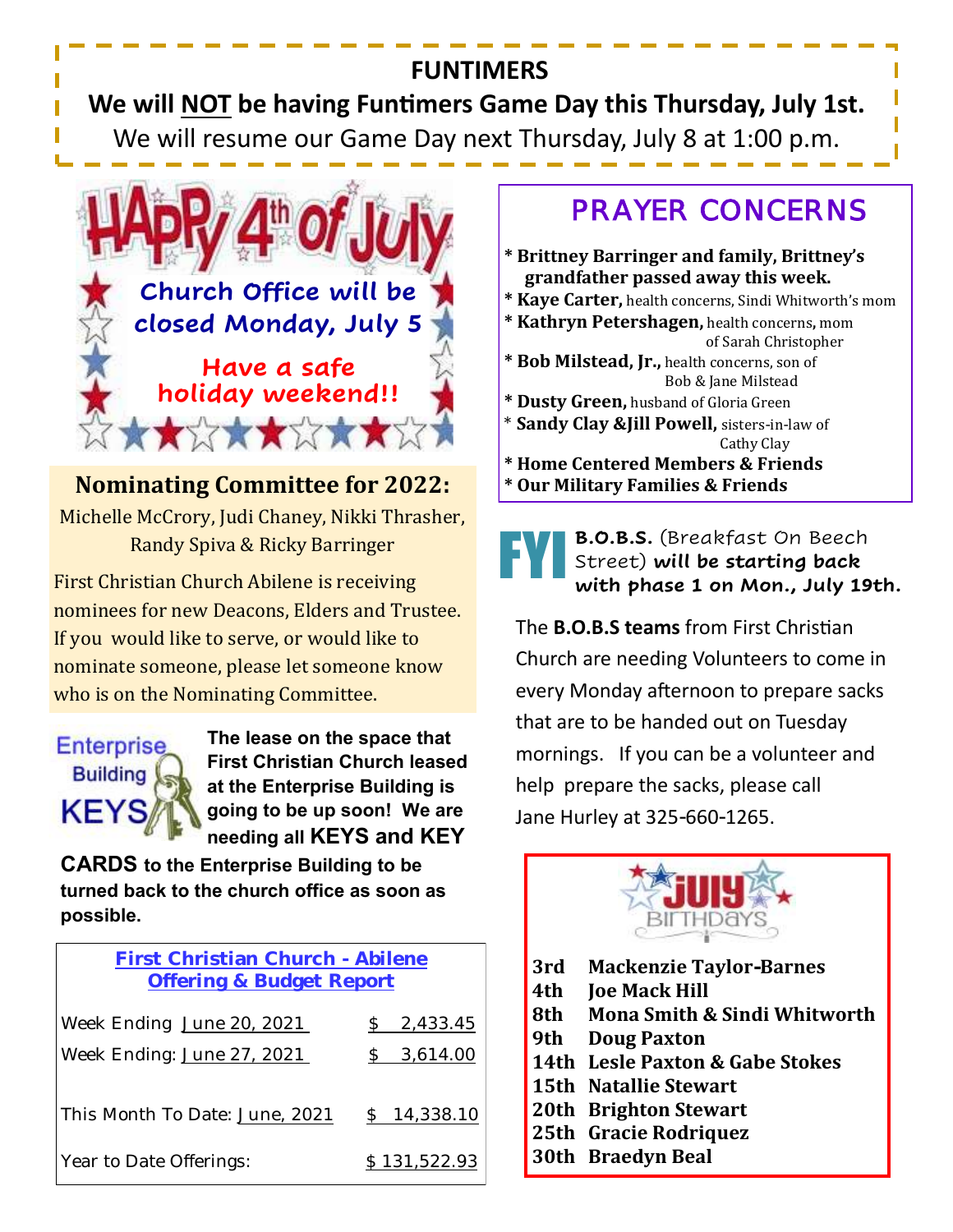

## **FCC House Naming Project**

The following are the three leading suggestions for naming the house which will be the site for our CCF Mother's Day Out ministry. Please take the time to check the one you like best and provide a couple of brief statements of feedback on each of the names. Thank You.

Name Input - What does this name "say" to you?

- 1. Wee Care House
- 2. Son-shine House
- 3. Shepherd House

If you have a "name to suggest" please email it to Pastor Greg at gsmorris@hotmail.com.



**Jessica Giddings—FCC Youth Director Natallie Stewart— FCC Youth**

Jessica & Natallie will going to the CYLS Retreat in Gonzales, TX in July. Jessica as the Adult Area Officer of the MYC (Ministry Youth Council) and Natallie as the Youth Area Officer of the MYC.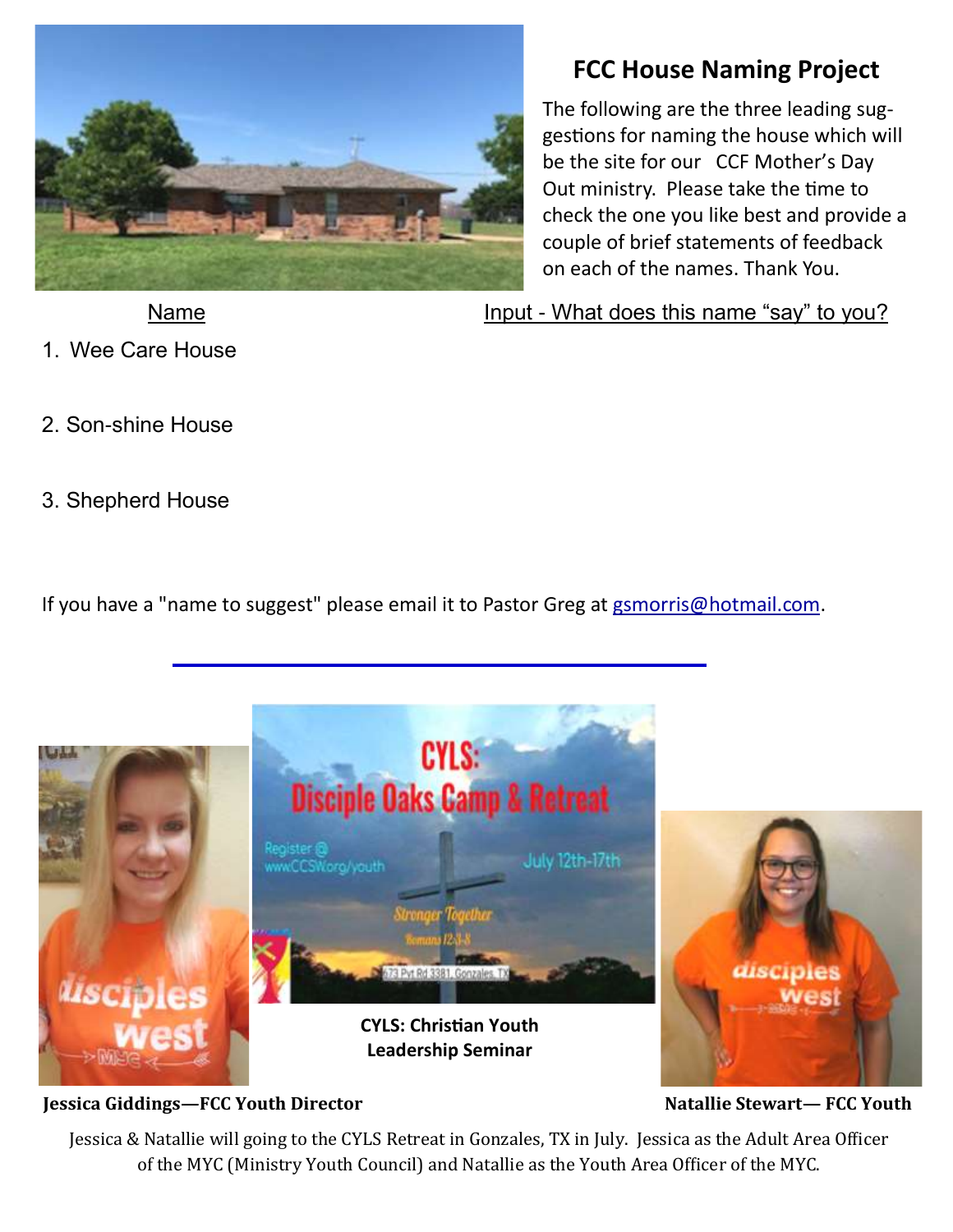

**VBS planning is coming along great!** 

We are looking forward to sharing a fun week with the children. The decorating team would like your creative help. If you have anything in your home that you think might help with decorating a desert scene, the Red Sea, or the inside of Moses' tent, please let me know. I will be glad to come pick it up. Cindy Brown 325-518-3821

#### **Everyone is invited to help with the decorating on Sunday, July 18th 1:30 - 4:30 and Monday, July 19th 9:00 - noon.**

There is a VBS Wish List posted in the foyer of the church. Please help us out by choosing something that you can donate. Be sure to sign the list saying what yu have chosen. Bring the items to church by Sunday, July 18th and leave them in one of the boxes by the sign up list or poster. It's that easy! Thanks for all who are wiling to help! Cindy Brown—Children's Director



**Are We There Yet? VBS 2021**

**Monday, July 26 to Thursday, July 29 9:00 a.m. to Noon**

**Join us as we travel with the children of Israel. They have escaped Slavery and are on an Adventurous Journey to a Land flowing with Milk and Honey.**